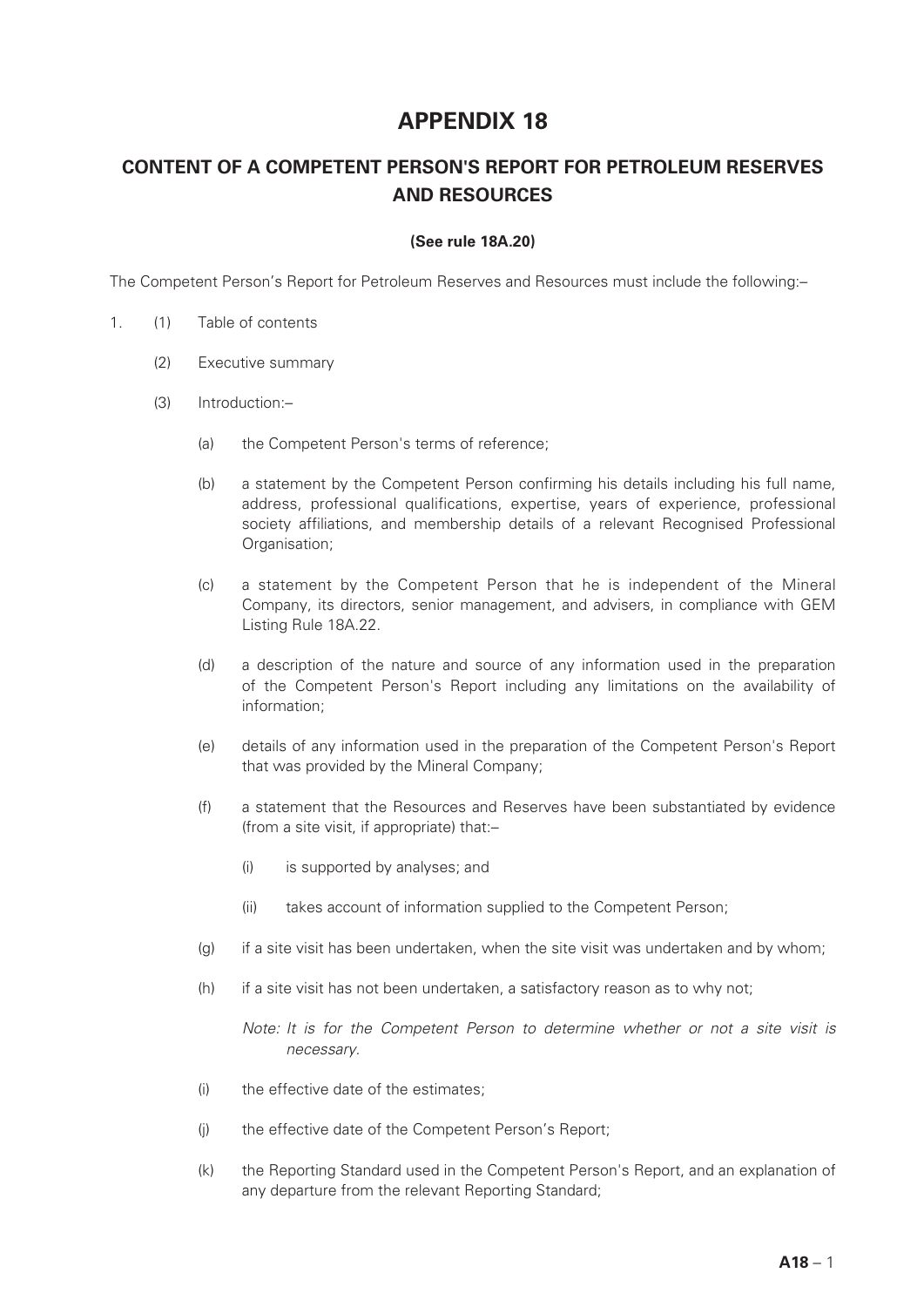- (l) abbreviated definitions of the categories of Reserves and Resources used in the Competent Person's Report.
- (4) Summary of Assets:–
	- (a) a description or table of assets held by the Mineral Company including:–
		- (i) the percentage ownership by the Mineral Company; and
		- (ii) the gross and net acreage of the assets;
	- (b) a summary of gross and net:–
		- (i) Proved Reserves; and
		- (ii) Proved Reserves plus Probable Reserves,

(net of any revenue interest and/or entitlement interests, as appropriate) as of [date];

- (c) gross (100% of field) production profiles for:–
	- (i) Proved Reserves; and
	- (ii) Proved Reserves plus Probable Reserves (optional),

(listed separately)

- (d) a summary of any upside in respect of Possible Reserves, Contingent Resources, and Prospective Resources (optional);
- (e) a summary of net present values ("NPVs") attributable to:–
	- (i) Proved Reserves; and
	- (ii) Proved Reserves plus Probable Reserves;

including any caveats. This disclosure is optional.

- *Note: Volumetric or monetary results of differing classes of Reserves and Resources with other classes must not be combined. Prospective Resources must not be summed (either to each other or to other classes).*
- (5) Discussion:–
	- (a) general description of the region's petroleum history;
	- (b) details of the regional and basin generalized geology and evident petroleum system;
- (6) Field(s), licence(s) and asset(s):–
	- (a) For each field, licence and asset (or a number of fields, licences, and assets), reporting shall be divided into four explicitly different sections:–
		- (i) Reserves;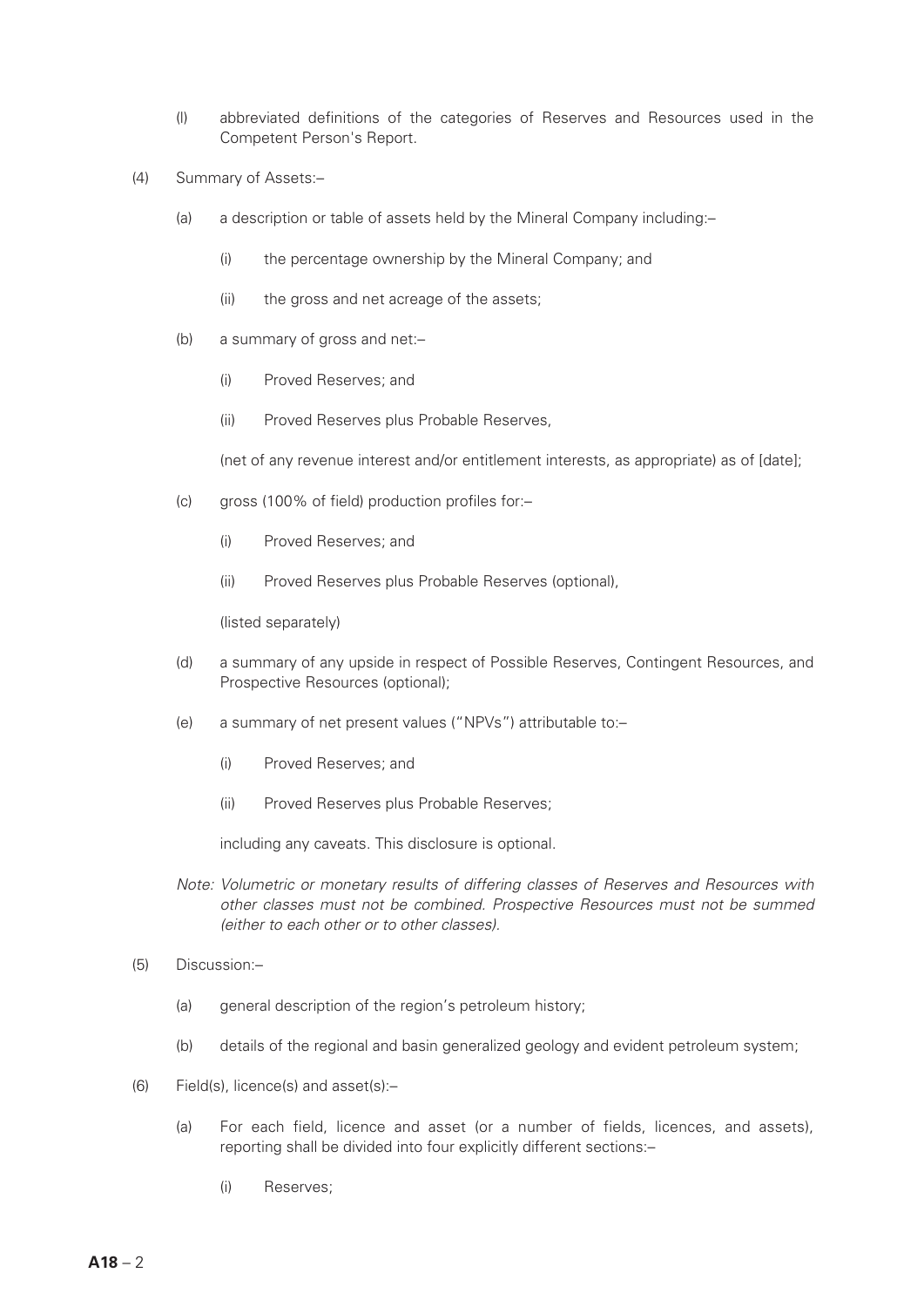- (ii) Contingent Resources;
- (iii) Prospective Resources; and
- (iv) other assets material to the Mineral Company;
- *Note: Examples of other assets material to a Mineral Company are: a pipeline which is not part of the producing assets facilities, an evacuation pipeline, or a petrochemical plant.*
- (b) For each of 6(a)(i), (ii) and (iii) the following information must be provided, as applicable:–
	- (i) the nature and extent of any rights to explore and extract hydrocarbons and a description of the properties to which those rights attach, including the duration and other principal terms and conditions of the concessions and any necessary licences and consents and the responsibility for any rehabilitation and/or abandonment costs;
	- (ii) a description of geological characteristics including a stratigraphic column;
	- (iii) the characteristics of the reservoir (including thickness, porosity, permeability, pressure, and any recovery mechanism), or that judged to be expected in the case of Prospective Resources;
	- (iv) details of any exploration drilling including the depth of zone tested, rock formation encountered, and any liquids and/or gases encountered and/or recovered;
	- (v) the date production commenced;
	- (vi) details of any developments;
	- (vii) details of any commercial risks for any Contingent Resources;
	- (viii) details of any geological risk assessment for any Prospective Resources;
	- (ix) the methods employed for exploration and/or extraction;
	- (x) plans and maps for each field demonstrating any geological characteristics, platforms, pipelines, wells, bore holes, sample pits, trenches and similar characteristics;
	- (xi) discussion on the field development plan;
	- (xii) comments on plant and machinery including suitability and expected life capability in terms of rates, conditions, and costs of maintaining;
	- (xiii) production schedules and the basis for any estimations;
	- (xiv) comments on any production forecasts made by the Mineral Company; and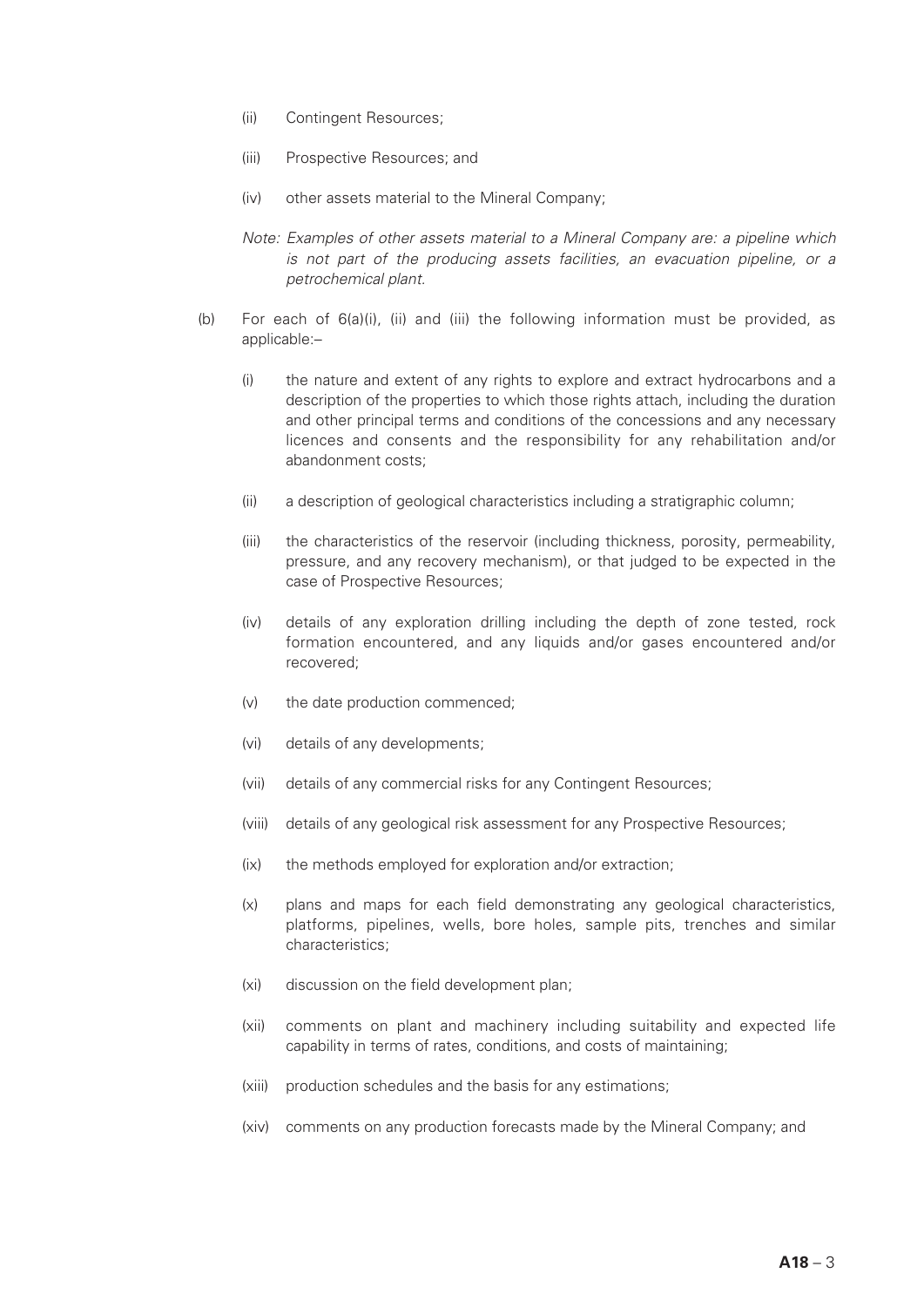- (xv) a statement of:–
	- (A) Proved Reserves;
	- (B) Proved Reserves plus Probable Reserves;
	- (C) Possible Reserves; (optional)

including the method of estimation and the expected recovery factor;

- *Note: Information on Possible Reserves must be stated separately and not combined with information on any other Reserves. A clear statement must be provided that any Possible Reserves are entirely excluded from any asset valuation or statement of Reserves.*
- (7) Business:–
	- (a) the general nature of the business of the Mineral Company, distinguishing between different activities which are material to the business having regard to the profits or losses, assets employed and any factors affecting the importance of the activity;
	- (b) a statement about the Mineral Company's long term prospects;
	- (c) an assessment of the technical staff employed by the Mineral Company;
	- (d) any other factors that might affect value perceptions;

*Note: Examples of other factors that might affect value perceptions are transportation difficulties and marketing.*

(8) Economic evaluation:–

If a Mineral Company provides an economic evaluation based on Discounted Cash Flow analyses, the following additional requirements should be complied with:–

- (a) separate NPVs must be calculated for:–
	- (i) Proved Reserves; and
	- (ii) Proved Reserves plus Probable Reserves; (optional)
- (b) the oil prices or gas prices used in forecast cases and constant cases must be clearly stated, including any discounts or premiums of quality, transportation, or logistics, if applicable;
- (c) a summary of the fiscal terms under which the licence(s) or permit(s) are held must be stated;
- (d) varying discount rates (including the weighted average cost of capital or the minimum acceptable rate of return that applies to the Mineral Company when the evaluation is made) or a fixed discount rate of 10% must be applied;